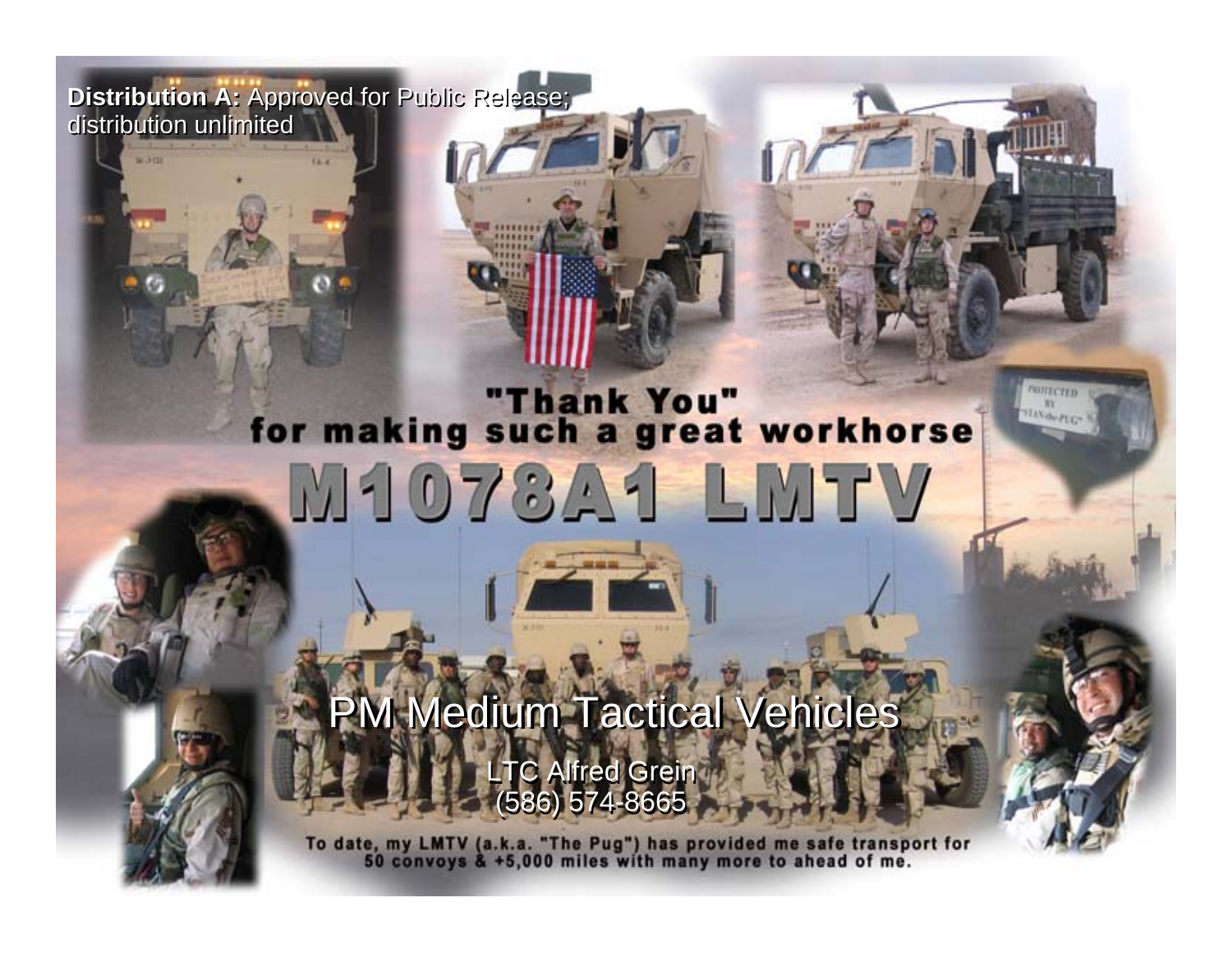

# **FMTV Fleet Overview**





- *Expanded Application of FMTV Platform to Support Army Emerging Requirements*
	- *HIMARS, LHS, 10-Ton Dump, MEADS, CAMEL & Patriot Recap*
- *Three Truck Variants Air Drop Certified*
- *Reduced Parts & Service Support Requirements*
- *Companion Trailers Double Hauling Capacity*

#### PEO CS'CSS NDIA TWV Conference *2*

• *Unit Mobility*

• *Ammunition Resupply* • *Weapons Platform* • *Troop Transport*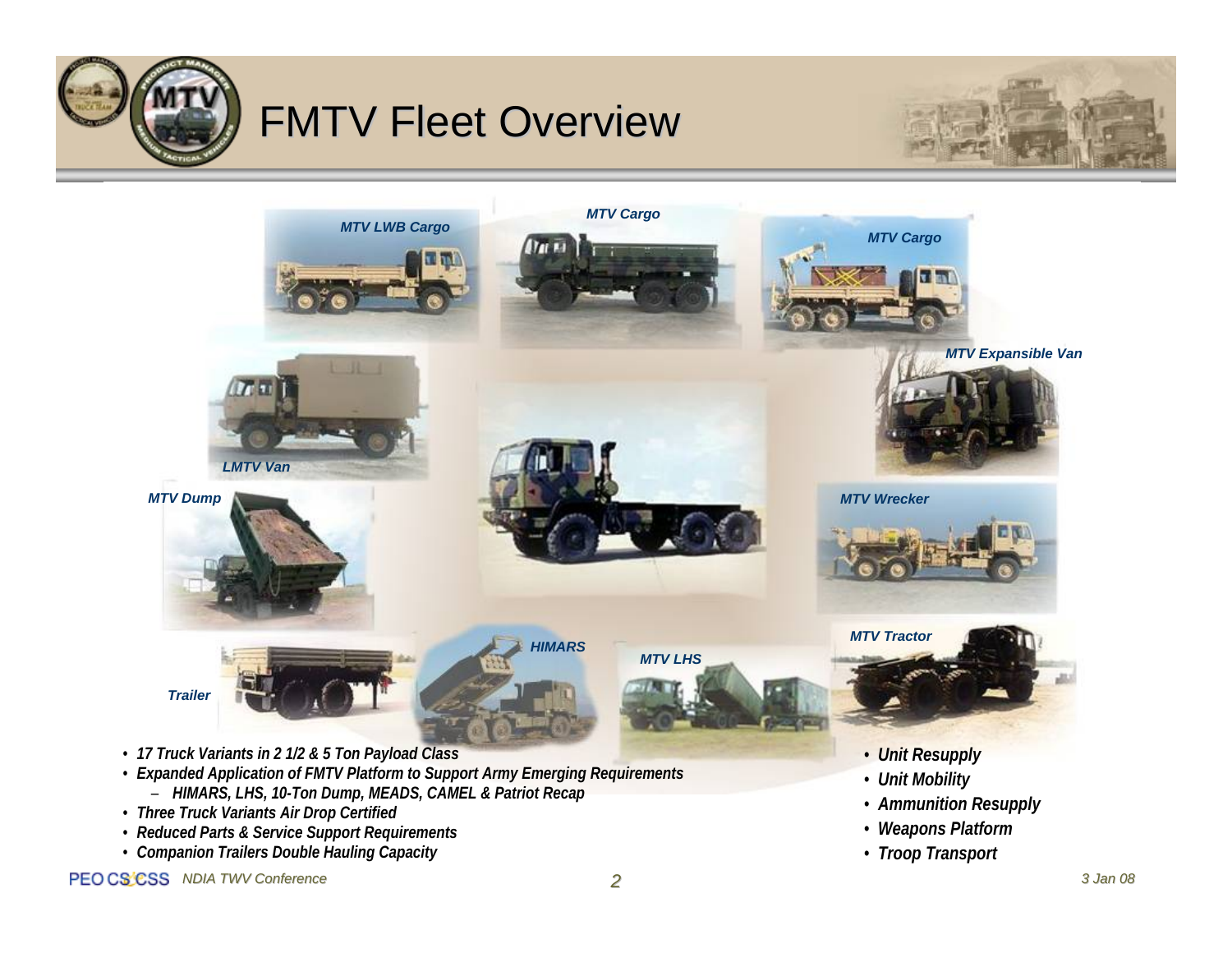

# MTV GWOT Support



## AOA

- $\blacklozenge$  RACK Cabs 1,855
- ◆ LSAC Cabs 2,035
	- Appliqué Kits: 2,035
- **O** Surge Requirements (445)
	- ◆ 248 LSAC Trucks w/appliqué
	- ◆ 192 LSAC Cabs w/appliqué
- 1,002 additional LSAC cabs 1,002 additional LSAC cabs
- **O FMTV Gunners Restraint (2,022 LSAC;** 1,855 RACK) 1,855 RACK)
- Counterweight bumper for M1078 Cargo Counterweight bumper for M1078 Cargo with LSAC Cab and GPK

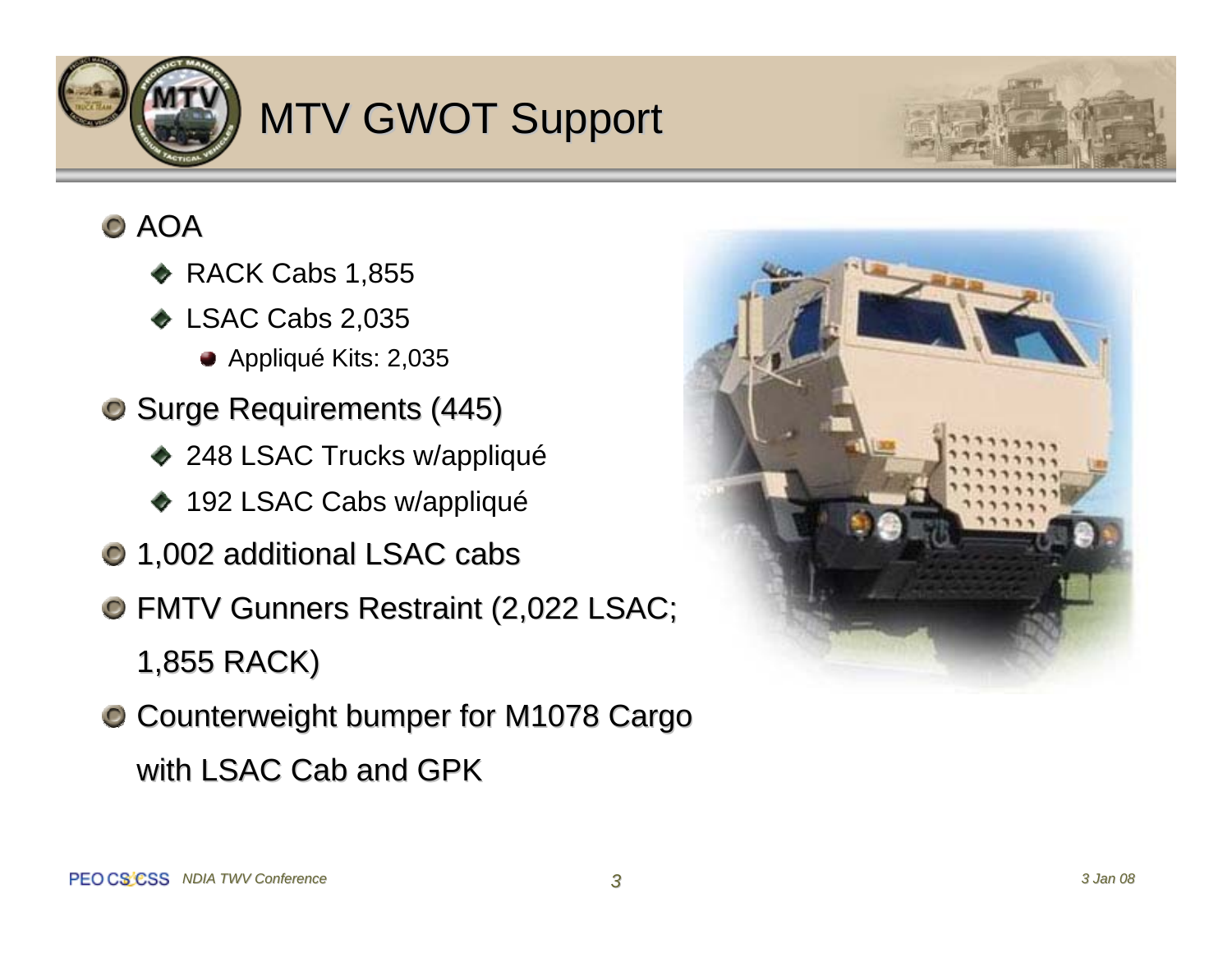# **FMTV Significant Events for FY08**

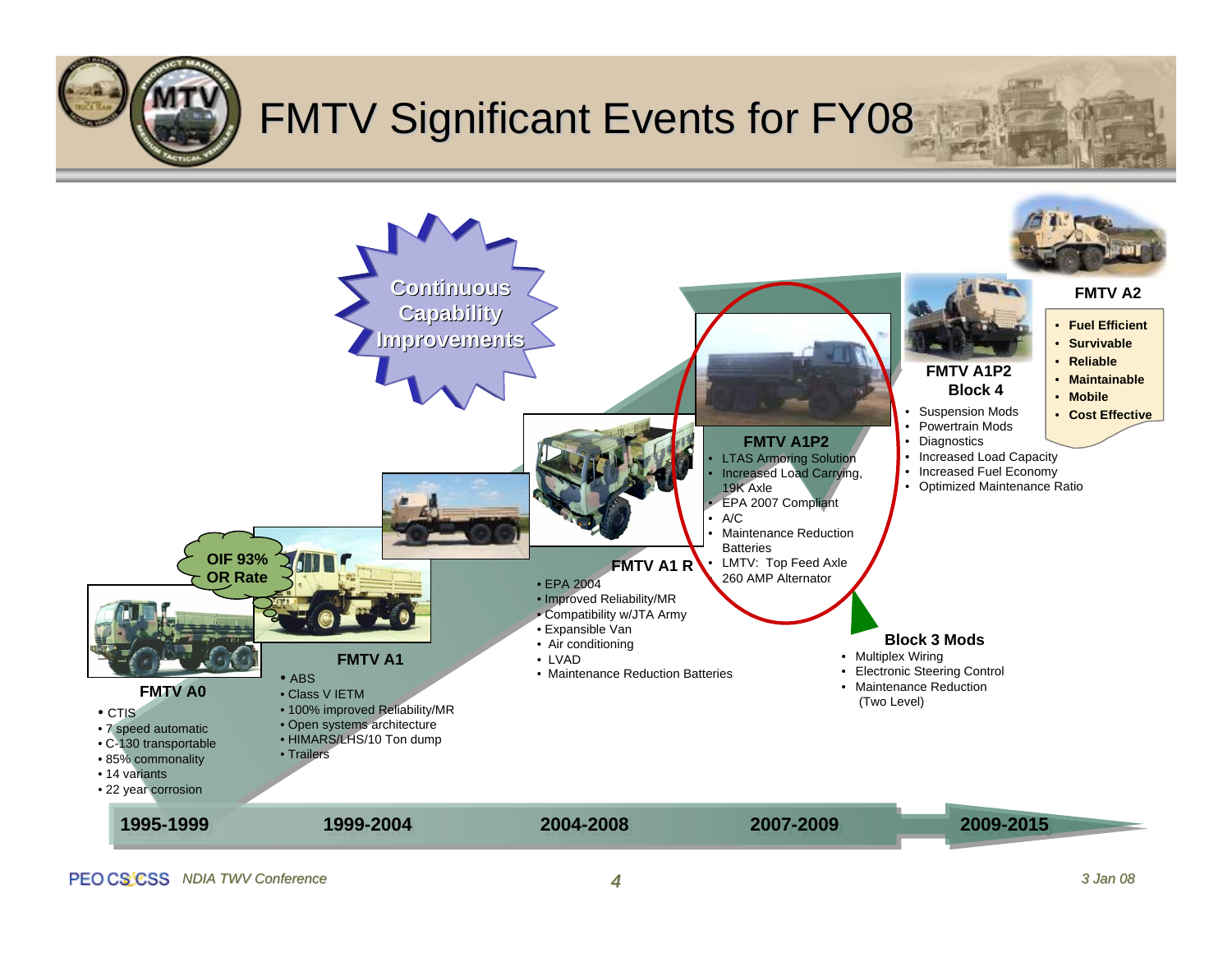

# Long Term Armor Strategy (LTAS)

## *System Description System Description*

#### **Mission: Mission:**

 $\bullet$  To provide a vehicle configuration which is able to adapt armor based on the threat, mission or technology and provide a greater level of protection than current AoA configurations.

#### **Characteristics: Characteristics:**

- $\bullet$  Factory installed, armor capable cabs, which include A/C and provide the structure for soldier-installed armor kits. Vehicle performance characteristics are not degraded w/o armor kits installed
- **O** The B-kit armor concept allows for future armor upgrades to advanced light weight material (e.g.: ceramics, composites, etc.)
- **C** Requirement: 1996 TWV Crew Protection Kit (CPK) ORD; 2003 FMTV ORD

## *Schedule Schedule*

| <b>O</b> LTAS FOT complete             | Nov 07        |  |
|----------------------------------------|---------------|--|
| <b>O</b> LTAS PVT complete             | <b>Dec 07</b> |  |
| • Ballistic testing complete           | <b>Dec 07</b> |  |
| <b>O</b> LTAS ECP A-cab contract award | Feb 08        |  |
| <b>O</b> First LTAS - equipped vehicle |               |  |
| Delivered to Gov't                     | Jul 08        |  |
| <b>O</b> LTAS Variants testing         | Mar 08        |  |
| SER anticipated                        | Mar 08        |  |
|                                        |               |  |

## *Fielding Fielding*

**O** # Vehicles Fielded: None

AR2B: 6,023 field to Compo 1 by 2d Qtr FY10 (replace RACK, 5- Ton & LSAC in Theater)

Will begin deliveries in Jul 08

## *Performance/Risk Performance/Risk*

### **Risk:**

**Improvements implemented via Tiger Team (steel wheels, Instancel wheels, Instancel wheels, Instancel wheels,** combat lock, etc.)

C Contractor Logistics Support (CLS) for Initial Fieldings

LTAS production dates based on availability of materials (e.g. LTAS production dates based on availability of materials (e.g. Currently non-DX rating)

| Risk              | Performance   | Schedule | Cost          |
|-------------------|---------------|----------|---------------|
| <b>Risk Level</b> | <b>Medium</b> | Hiah     | <b>Medium</b> |